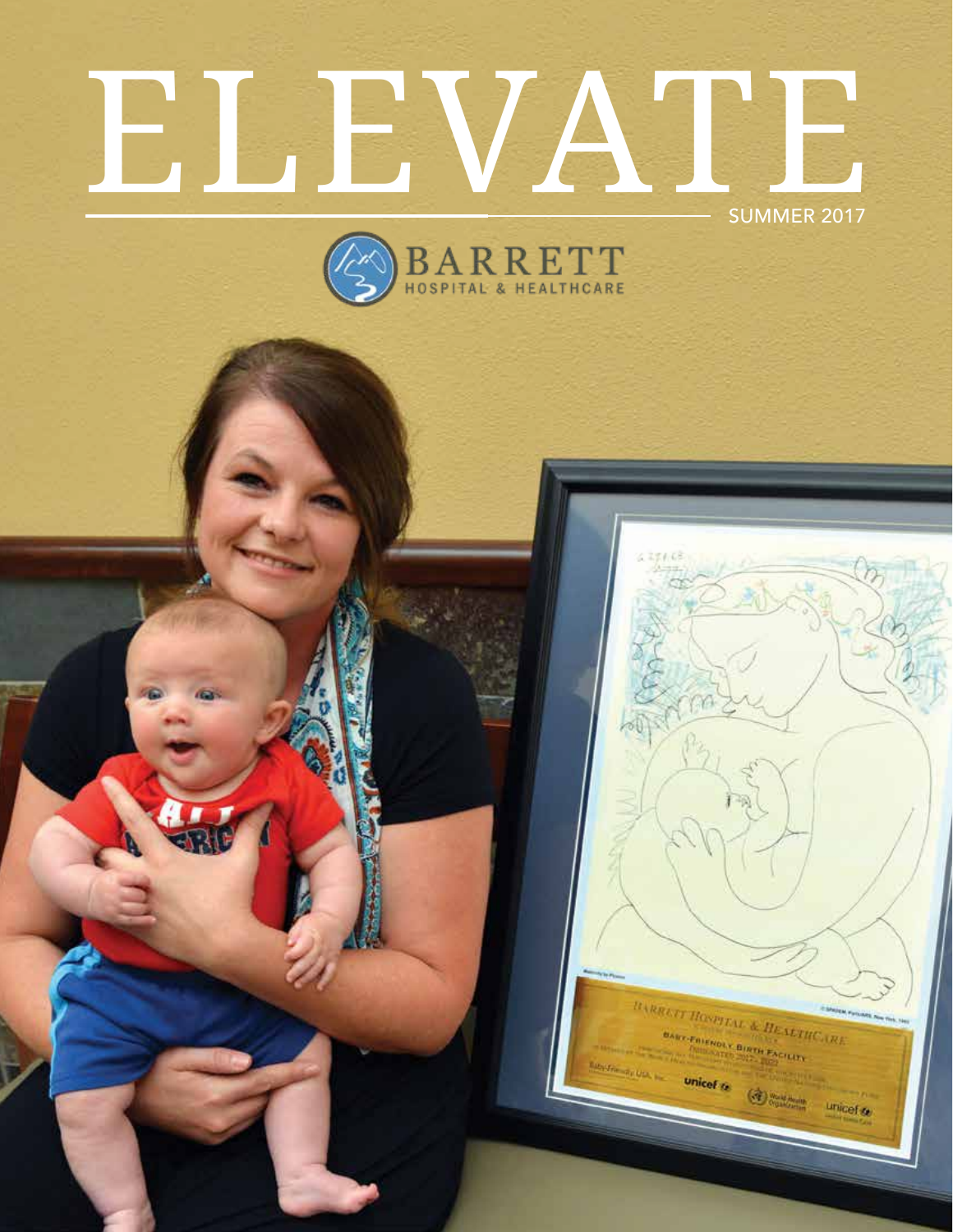### *Dr. Tara Fahrner, PT, DPT, CCS*

*works with a patient in the Barrett Hospital Outpatient PT Clinic*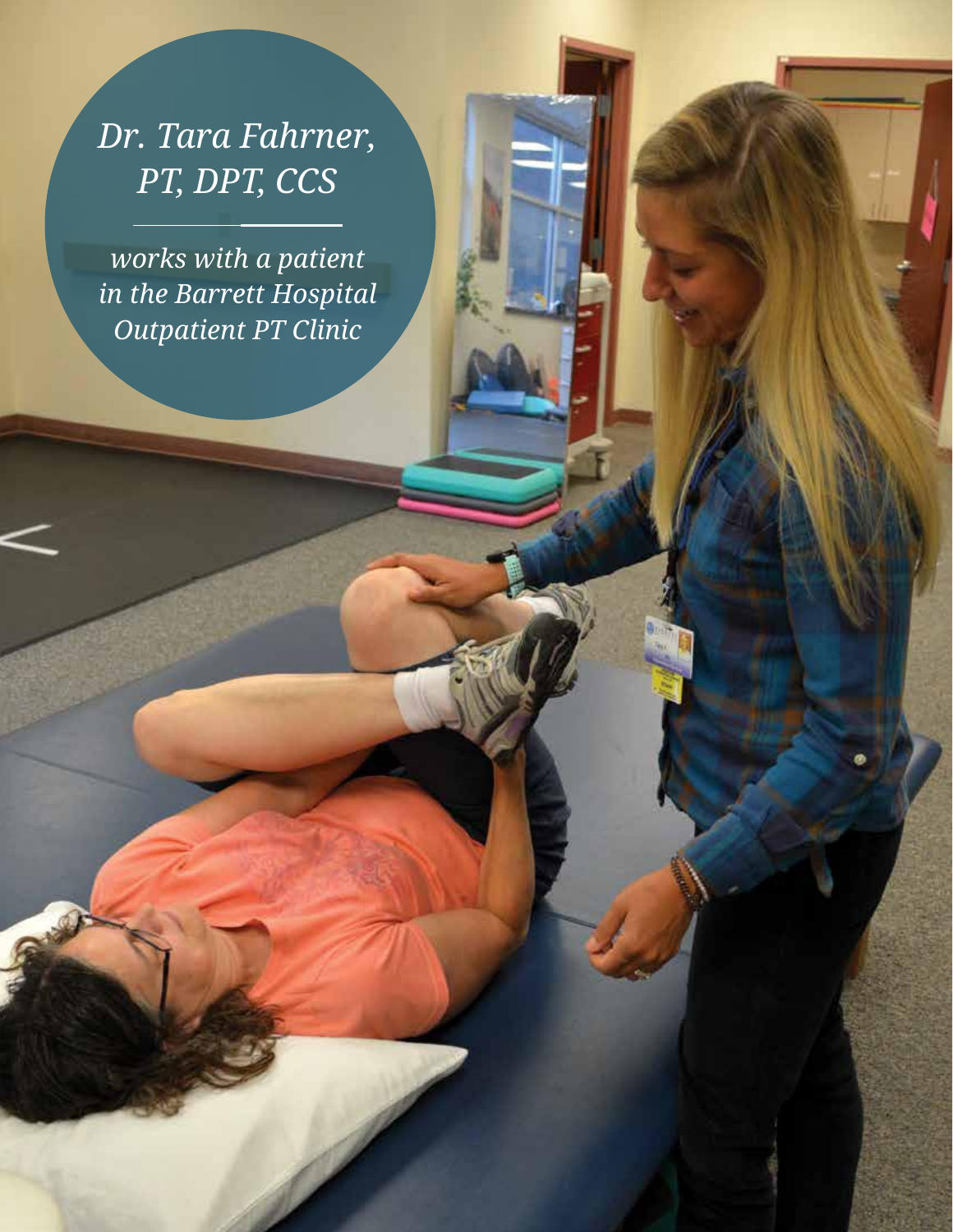# At Your Service with **Rehab Services**

### PHYSICAL, OCCUPATIONAL AND SPEECH THERAPY WHEN AND WHERE YOU NEED IT

After a complex rotator cuff surgery, "Dan's" physician advised him to hang up his fly fishing gear until next year. Needless to say, when Dan started rehab he had little hope of casting a line that summer. But as he worked with his Physical Therapist, Dan began to see a light (or perhaps a largemouth bass) at the end of the tunnel.

"We only saw this patient about four times," explains Physical Therapist Mo Greenberg. "But every time we saw him, we were able to add to his existing course of care, giving him exercises he felt confident doing on his own. He was back to fly fishing about 10 weeks after a full rotator cuff repair."

The Rehab team at Barrett Hospital & HealthCare looks at each patient's unique situation and develops a treatment plan around an individual's specific needs and goals. This includes the type of therapy that is needed—physical, occupational and/or speech therapy—as well as the setting it will be provided in: outpatient, swing bed (i.e., inpatient rehabilitation), in-home or a combination.

#### Physical Therapy (PT)

Many people associate Physical Therapy (PT) with treatment for patients recovering from a sports injury, shoulder repair, or knee or hip replacement. But orthopedic PT also greatly benefits patients who

have had a stroke, severe injury, or those suffering from neurological conditions, to name just a few. The Physical Therapists at Barrett Hospital & HealthCare work with patients to restore or improve joint and muscular function, strength and range of motion to help them reach their recovery goals.

When it comes to cardiopulmonary PT, Barrett is among a select few hospitals in the world to have a cardiovascular and pulmonary specialist on staff. Patients who benefit from this type of therapy include those with heart disease, COPD, emphysema and lung cancer.

Women's health is also included in the rehab services offered by Barrett Hospital & HealthCare. One area of focus is prenatal/postpartum PT, which helps women respond to the changes in their body before and after pregnancy. Physical therapy can help reduce pain and address a symptom before it becomes chronic. Another area of focus is pelvic floor physical therapy. This treatment helps women with incontinence gain control of their symptoms. (Other treatment approaches are offered for men as well.)

The Physical Therapists at Barrett Hospital & Healthcare also work with individuals who suffer from vertigo, dizziness or balance issues. Vestibular rehabilitation can help relieve primary and secondary (e.g., nausea) problems caused by vestibular disorders.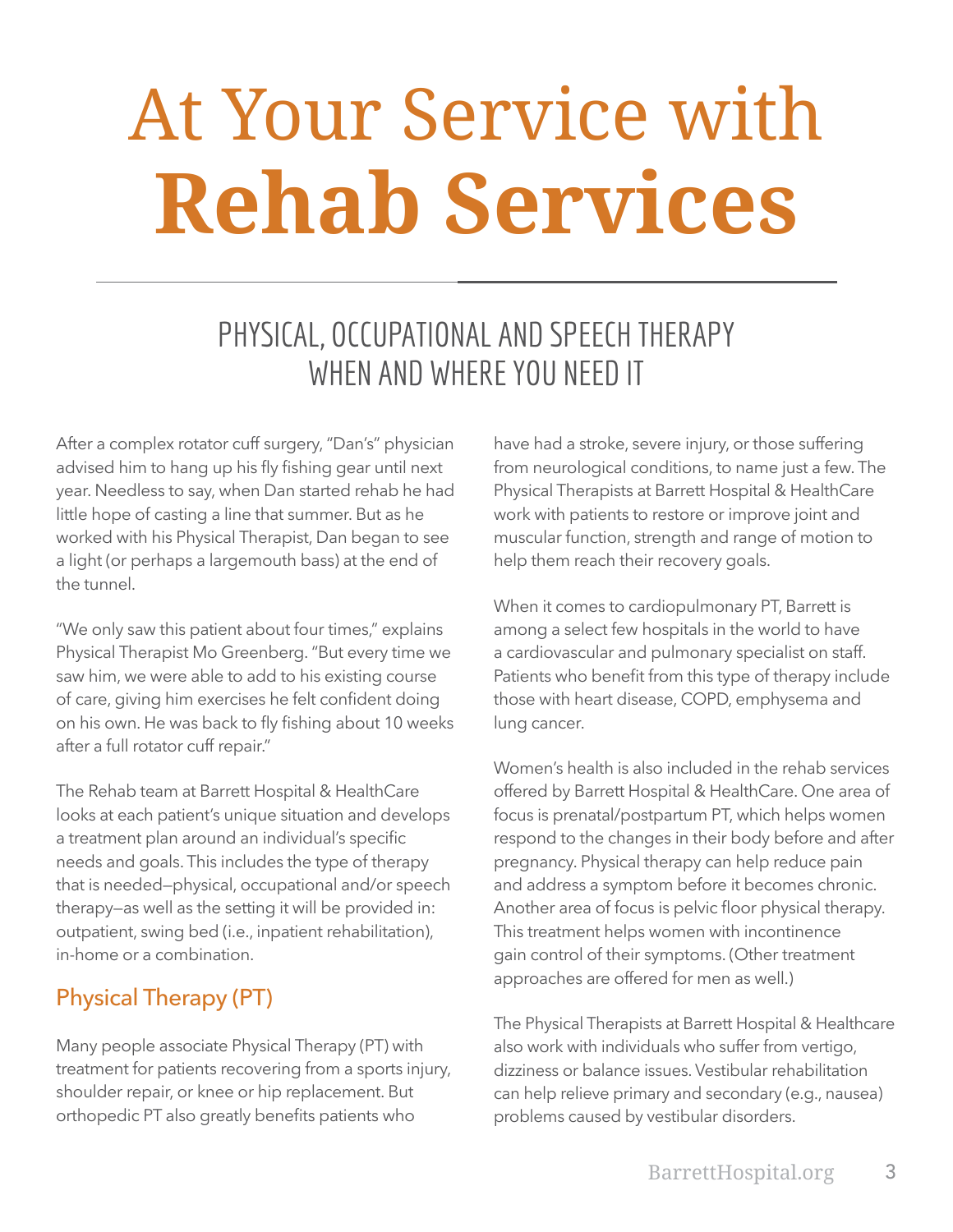While many people think rehab is only for adults, Barrett's Physical Therapists work with children of all ages—with all types of special needs. Pediatric physical therapy helps kids with physical challenges maximize their independence and improve their mobility, selfcare and motor skills necessary for daily living.

Physical Therapist Seth Wiley believes Barrett offers a unique benefit to patients. "As an inpatient physical therapist, I work directly with swing bed patients. That allows for close-knit communication between myself, the nurses, physicians and the patients and their family members. I think that directly translates to better, more personalized care."

#### Occupational Therapy (OT)

Often, a serious illness, injury or disability can make it difficult for people to engage in everyday life. Barrett's experienced Occupational Therapists help patients improve their ability to perform daily activities and do the things they need—and want—to do.

"Occupational therapy deals not just with muscles or tissues but with what the person wants out of life," shares Occupational Therapist Dorothy DeHart.

Barrett's Occupational Therapists work with patients who have had a serious injury or stroke, or suffer from chronic conditions, like MS and Lymphedema. The therapists help these individuals improve their ability to do day-to-day tasks that are part of a patient's larger life role, such as being a parent, a student or being employed.

Although children don't have occupations, their main job is to play and learn. Pediatric occupational therapy helps kids with developmental delays and other conditions, such as autism and CP, develop skills to help them reach their full potential.

Older adults with cognitive issues, such as early dementia, can also benefit from occupational therapy. Therapists will often do a home assessment and recommend changes to make their living

environment safer. Individuals are also taught organizational and other skills to help them stay in their home for as long as possible.

In June 2017, Barrett Hospital and HealthCare added a new program to the rehab services offered: Les Silverman Voice Treatment (LSVT). LSVT-BIG® provides people with Parkinson 's disease specialized coordination and cognitive rehabilitation.

"We work with people to increase their amplitude and strength with movement so they can have a better quality of life," explains Occupational Therapist Tawni Harper. "We address very specific things the individual is having difficulty with. It could be anything from getting in and out of the car to improving their handwriting."

#### Speech Therapy

The new Les Silverman Voice Treatment program also includes LSVT-LOUD®. Speech Language Pathologist Tanya Curtis works with individuals with Parkinson's and other neurological conditions to bring their voice to an improved vocal loudness (without straining) to maximize speech intelligibility.

Speech and language therapy can also help children and adults who have difficulty communicating, eating, drinking or swallowing, or have cognitive or memory issues. A swallow study is often used to determine which muscles are performing abnormally. An individualized treatment program can then be developed to facilitate improved feeding and/or swallowing.

Physical Therapist Marybeth Wilson sums up Barrett's Rehab services this way. "Because of the different types of therapy we offer and the multiple settings that we provide it in, we can follow patients through each step of care. From the hospital (swing bed) to their home to outpatient—whatever care they need, we'll be with them every step of the way. Our goal is to help them get back to whatever it is they desire to do."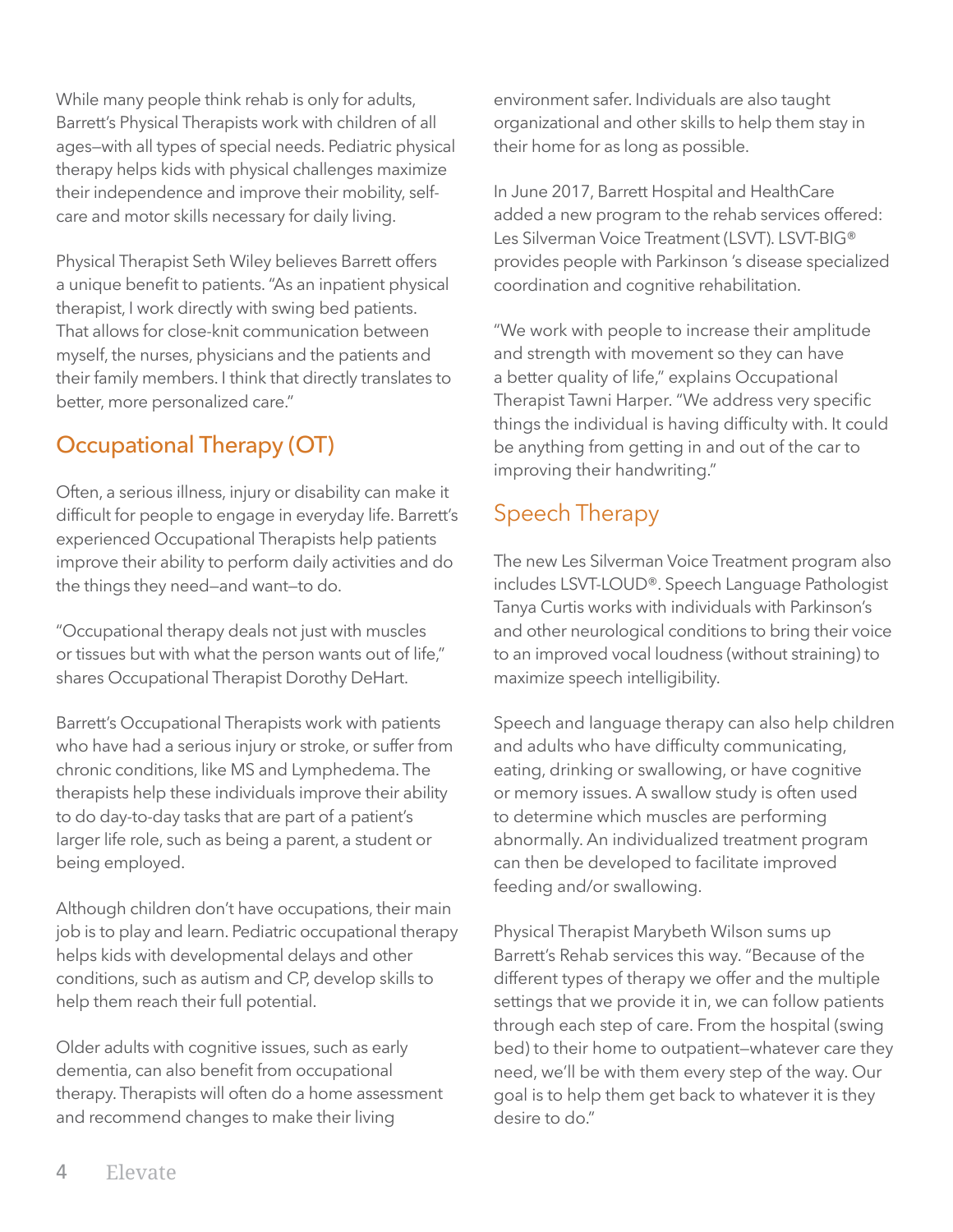# Meet the Rehab Team



#### **Mo Greenberg, PT, DPT, OCS, CSCS**

- *Orthopedic Certified Specialist*
- *Chicago native but loves the small town life*
- *Likes to ski and hike with his wife, Kija*
- *Serves in National Guard*



#### **Tara Fahrner, PT, DPT, CCS**

- *Board Certified Cardiovascular and Pulmonary Clinical Specialist*
- *New England native*
- *Enjoys traveling with her husband, Jonathan*
- *Completed 100K on Continental Divide Trail*



#### **Seth Wiley, PT, DPT**

- *Provides swing bed (inpatient) PT*
- *Enjoys fly fishing, mountain biking and skiing*
- *Has an identical twin*



#### **Marybeth Wilson, PT, DPT, OCS**

- *Orthopedic Certified Specialist*
- *Moved to Montana five years ago with her partner, Ben*
- *Has one cat*
- *Likes to backpack, ski and "anything" outdoors*



#### **Dorothy DeHart, MOTR/L**

- *Certified Lymphedema Therapist*
- *Enjoys gardening*
- *Likes long walks with her two dogs—and husband, Steve*
- *Has a small farm with a llama, goat and donkeys*



#### **Tawni Harper, OTR/L**

- *Specializes in LSVT-BIG® therapy*
- *Enjoys biking and hiking*
- *Likes to read and write*
- *Loves hanging out with family and co-workers*



#### **Tanya Rose Curtis, M.S. CCC-SLP**

- *Master's Degree in Education/ Speech-language Pathology*
- *Reading and music are two of her passions*
- *Likes to spend time with family*
- *Enjoys raising llamas*

#### DID YOU KNOW?

Our clinic is open for expanded hours from **7:30 a.m. until 7:00 p.m.** and we do not require a doctor's referral to schedule therapy services. Call **(406) 683-3098** to schedule an appointment today.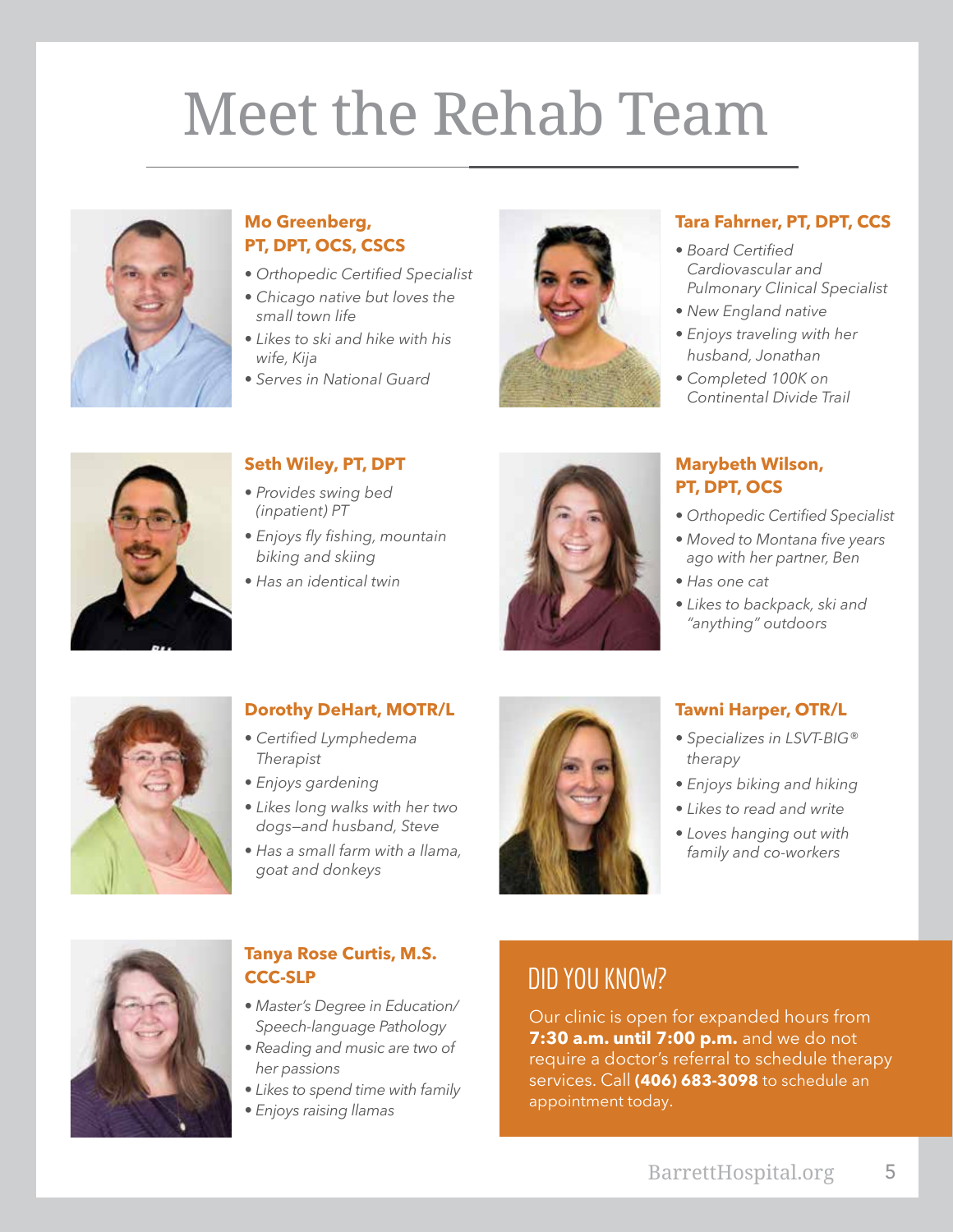# **Employee Spotlight**

**Jenny Given,** 

**Licensed Clinical Social Worker & Addictions Counselor**

### Jenny Given Helps Patients Find Their Way to a Better Quality of Life

Look at Jenny Given's resume and you'll see she earned degrees from major universities. Her training and expertise are impressive as well. But what truly sets her apart is personal experience—experience that allows her to connect with individuals on a deeper level.

As a child, Jenny lived on the campus of the psychiatric hospital in Warm Springs, MT, where both of her parents were employed. "Our neighbors were people dealing with mental health issues," shares Jenny. "So I became an advocate for people with significant needs. I chose this field intentionally because it's the best fit for what I love."

At Barrett Hospital & HealthCare, Jenny's passions unite daily. As both a behavioral health therapist and crisis social worker, she treats the whole person, not just one aspect of an individual's life. "The therapist part of my job is mental health treatment but the social work part is really recognizing the other part of the person and the needs that they have," she explains.

Since joining Barrett, Jenny has helped integrate other avenues of behavioral health into the services offered. The new Health Improvement Program (HIP) is one example. The science-based program focuses on improving health and quality of life for participants. This includes supporting emotional wellbeing as well as behavioral changes in nutrition and physical activity.

Jenny also provides mental health crisis care for ER patients and works with people of all ages who are suffering from addiction. "It's really fulfilling because I've found that once people learn about their addiction and find their way to a healthier place, they can make tremendous changes in their life."

With a passion for helping people and a love of the great outdoors, Jenny followed her heart back to Montana after spending time in Virginia and Idaho. And she couldn't be happier.

"I love my job," shares Jenny. "I have such admiration and respect for the people in this community. We live in a complicated and sometimes frightening time. But throughout my life and my career, I've learned that fundamentally, as human beings, we're more alike than we are different—and there's always a reason to be hopeful—always."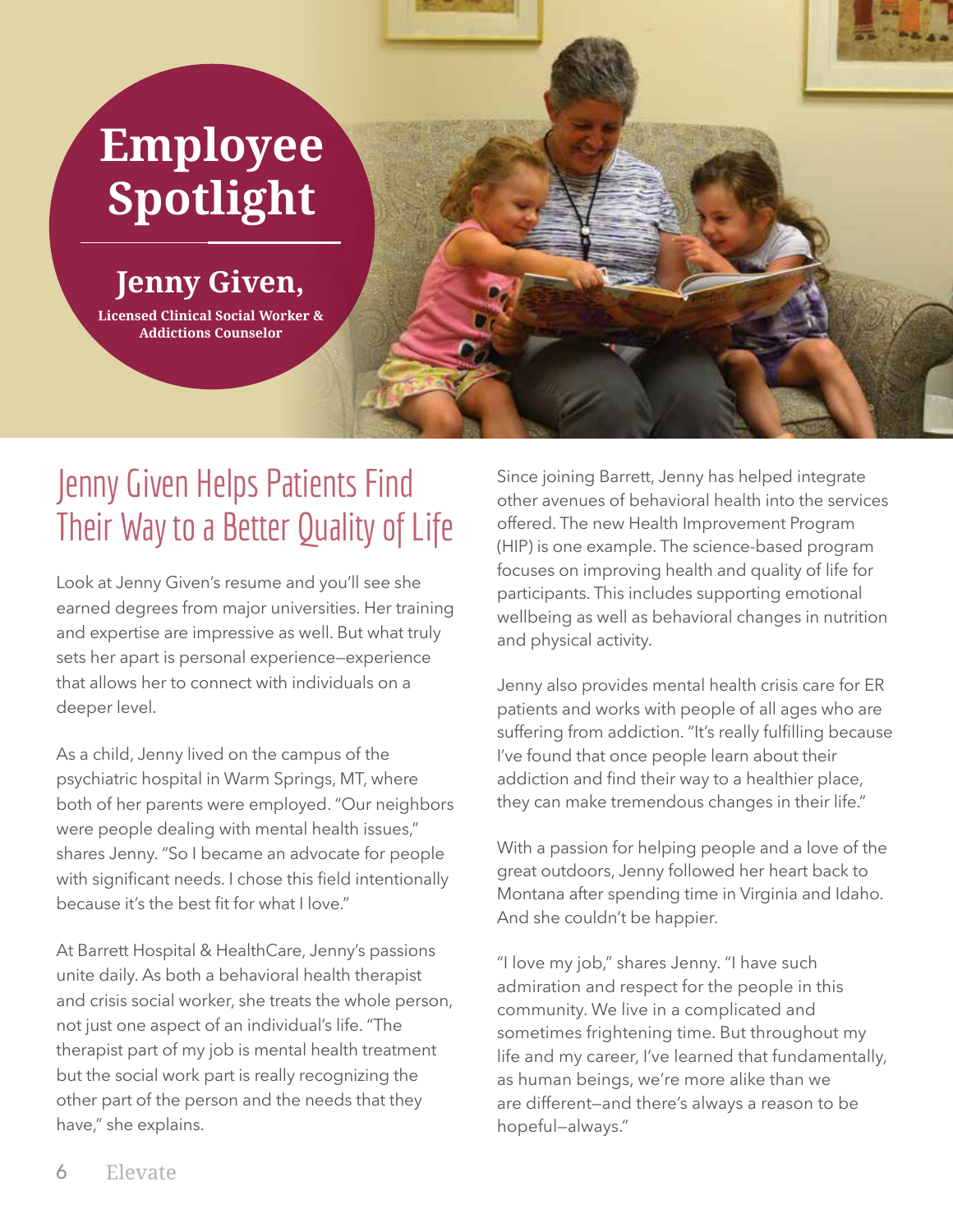2017

# Annual Community **BENEFIT REPORT**

Barrett Hospital & HealthCare has been providing healthcare value to southwestern Montana since 1922. There is more to value than cost, although BHH's costs are very competitive as well.

When considering the value BHH brings to our community, one can't overlook our safety record, our quality results, the breadth of services offered, and the way we treat our patients – our family, our friends, our neighbors, and our visitors.

Check out the following pages for a snapshot of some of the value BHH brings to our corner of paradise here in Montana.

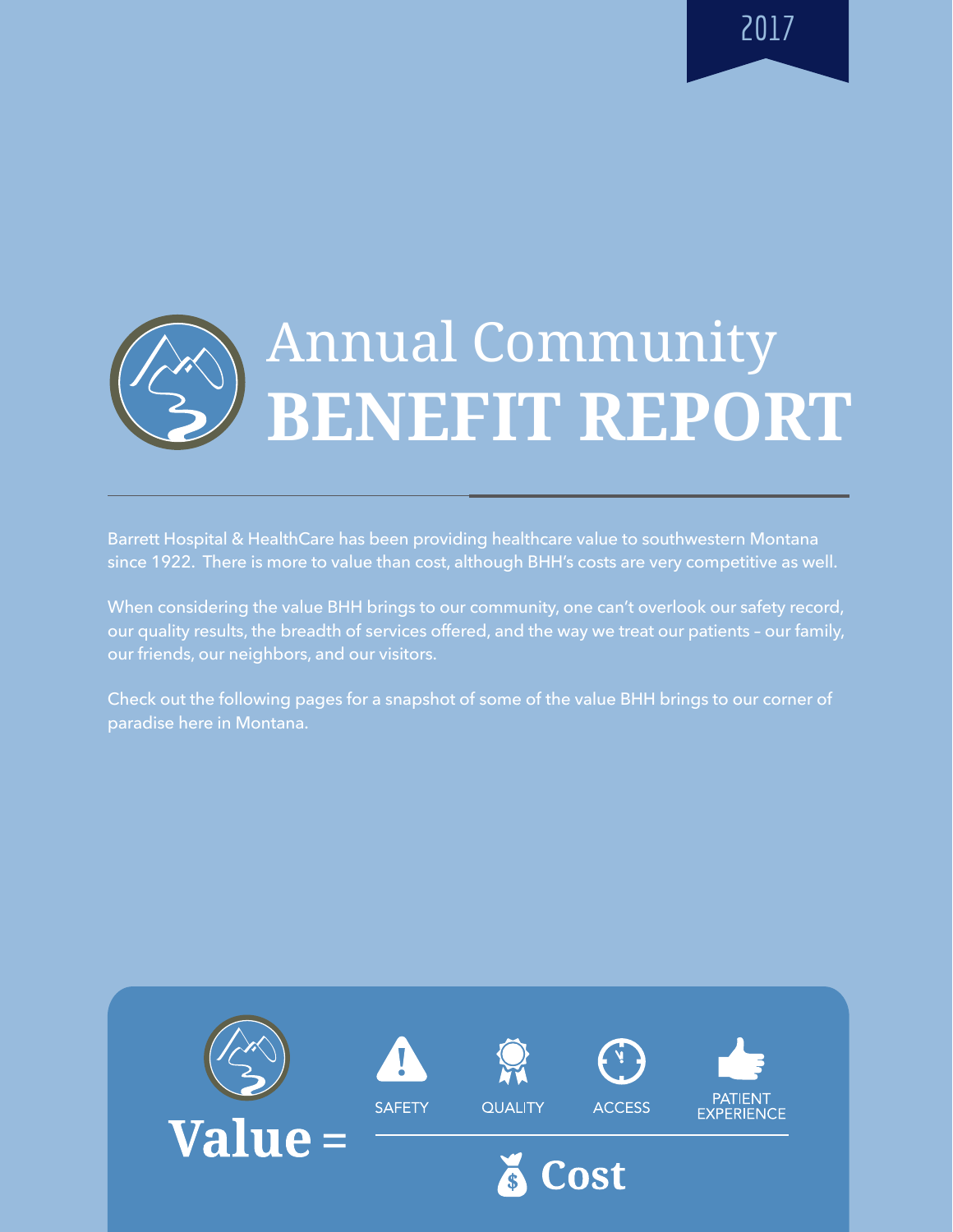

## The **safety** of our patients is our **#1 priority**

Ten years after publication of the Institute of Medicine's report "To Err Is Human", researchers identified rates of medical harm —that is, injuries to patients associated with their care—in excess of 25 events per 100 admissions. A recent study by the Office of the Inspector General found that 13% of hospitalized Medicare beneficiaries experience adverse events resulting in prolonged hospital stay, permanent harm, lifesustaining intervention, or death. Almost half of those events are considered preventable.



Reduce event incidence by at least 20% in 3 other HACs







Our nurses and physical therapists reduced BHH's rate of fall injuries by 87% over 3 years.

#### BHH has a proven track record of safety.

BHH Participated in the National Partnership for Patients Campaign to reduce the incidence of HACs (Healthcare Acquired Conditions) and were able to achieve ideal results (no events) in 10 of the most common HACs and to reduce event incidence by at least 20% in 3 other HACs.

#### BHH Is Dedicated to Continuously Improving.

Patient falls — an unplanned descent to the floor with or without injury to the patient — affect between 700,000 and 1,000,000 patients each year and rank among the most frequently reported incidents in hospitals and other health care facilities.

Between 30 and 51 percent of those falls in hospitals result in some injury and 6-44 percent of those injuries are ones that may lead to death (e.g., fracture, subdural hematoma, excessive bleeding).

#### Outstanding Safety: No 90-Day Surgical site infections in any total joint surgeries in the past 5 years.

The national rate for total hip and total knee arthroplasty surgical site infections is estimated to be between 0.67% and 2.4%.

At BHH our surgeons' and surgery staff's #1 priority is patient safety and our excellent outcomes are a direct result of that dedication.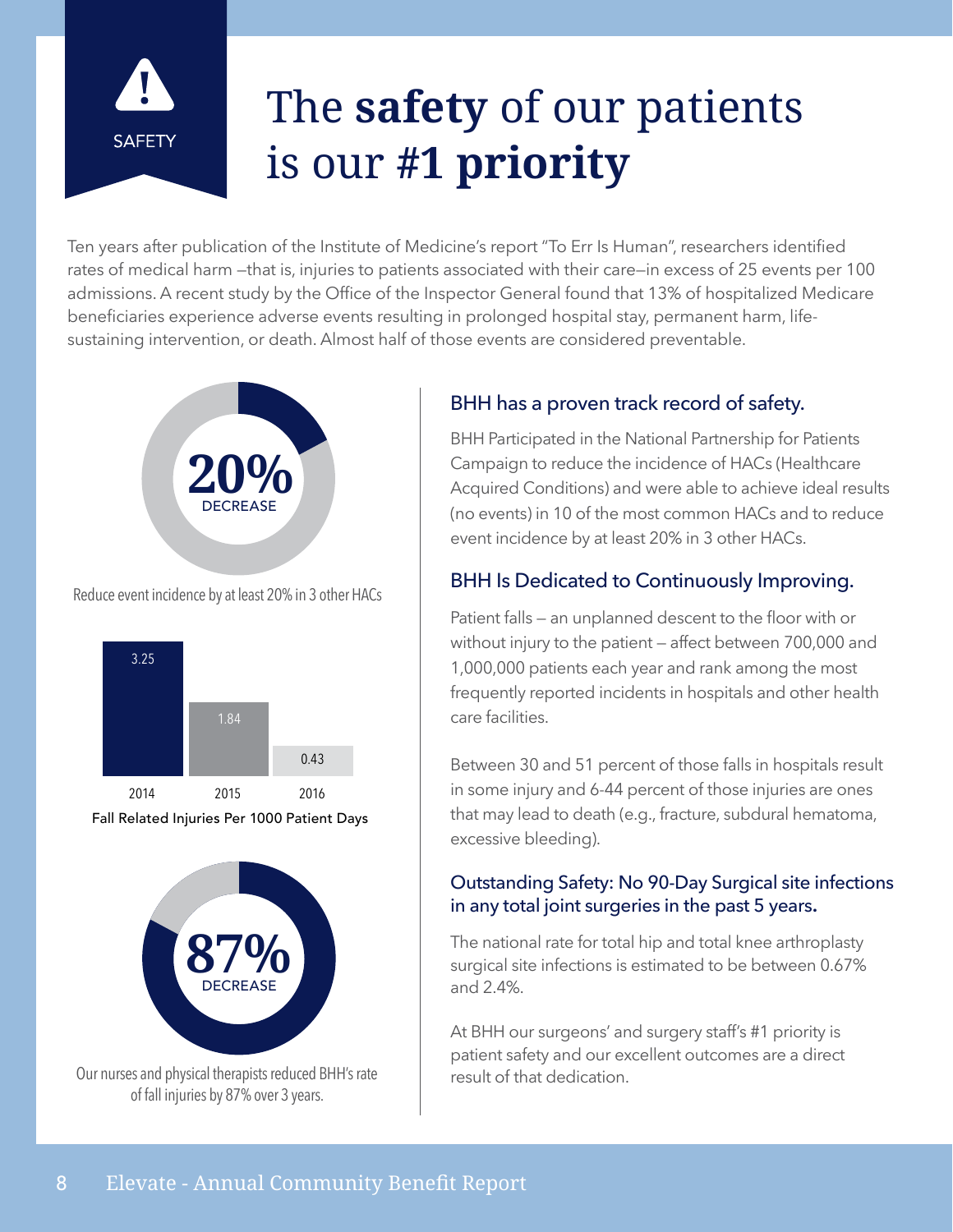### BHH Has an Above Average **Quality Rating** of **4 Stars**. \* \*by Medicare



*What is the Hospital Compare overall rating?* The overall rating summarizes up to 57 quality measures on Hospital Compare reflecting common conditions that hospitals treat, such as heart attacks or pneumonia. The overall rating shows how well each hospital performed, on average, compared to other hospitals in the U.S. and ranges from one to five stars. The more stars, the better a hospital performed on the available quality measures.

#### BHH Has Ranked in the Top 100 Critical Access Hospitals in the Nation for the Past 5 Years (6 times total).

Rankings are based on more than 50 individual indicators and a composite measure of inpatient and outpatient market share, quality and outcomes, patient perspective, charges, cost, and financial stability.

#### BHH Has Lower Than Average First-Time C-section Rates and Excellent Maternal and Newborn Outcomes.

BHH has an average first-time c-section rate of 12.6%, while the rate in Montana is 20.8%, and nationally 21.5%. The American College of Obstetricians & Gynecologists credits patience as the key to successfully preventing first-time c-sections when possible.

Our OB doctors exercise patience skillfully and with the help of top-notch labor & delivery nursing care, give mothers every opportunity to avoid surgical birth when possible.

#### BHH has a New 3-D Mammography That Improves Images, Decreases Worry.

Studies have shown that 3-D mammograms have fewer "false positives" - causing unnecessary worry and better cancer detection rates than traditional mammography.

BHH upgraded to this new technology in 2016 and is already showing the positive benefits of fewer follow up mammograms (less radiation exposure) and quicker ultrasound evaluation of abnormalities. More detailed images mean better care for our patients.



St. James Healthcare Bozeman Health Deaconess Hospital  $\star \star \star \star$ Community Hospital of Anaconda





Named Top 100 Critical Access Hospital among more than 1,300 similarly sized hospitals across the nation

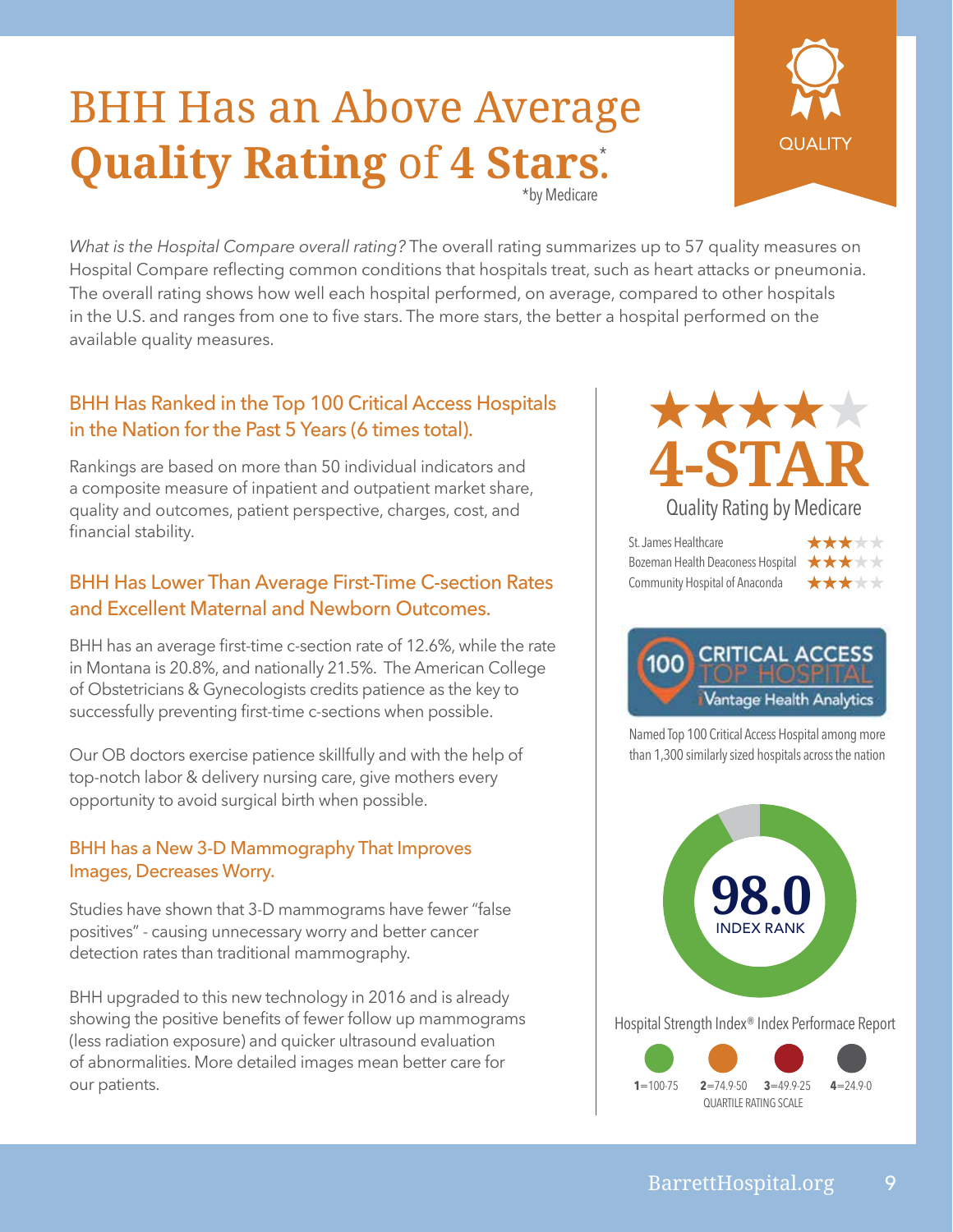

### Barrett Hospital and Healthcare is **more than** a hospital





It's close and convenient care, just a short drive away

A broad selection of primary care

providers



Personalized Care



Integrated team approach across the healthcare continuum



Partner with specialists on-site & off-site



Your records available to you when you need them - MyChart@

#### Comprehensive Medical Care

- Acute Care *(with Hospitalist expertise)*
- Swing Bed *(skilled restorative & rehabilitative care)*
- Surgery *(general, orthopedic, urology, gynecology, ophthalmology)*
- Obstetric & Newborn Care with Epidural Service, Childbirth Education, & Lactation Consultation
- Emergency Care
- Walk-in Clinic
- Internal Medicine Clinic
- Family Medicine Clinic
- General Surgery Clinic
- Gynecology Clinic
- Behavioral Health Counseling
- Pharmacist-run Clinics *(coumadin, heart failure, hypertension, asthma, medication management)*
- Outpatient Infusion Services *(including Chemotherapy)*
- Physical, Occupational, & Speech Therapies (with advanced training)
- Cardiac & Pulmonary Rehab
- Diagnostic Imaging *(CT, MRI, Ultrasound, Nuclear Medicine, Mammography, Bone Densitometry, Radiography, Fluoroscopy)*
- Interventional Radiology
- Clinical Laboratory
- Cardiopulmonary Diagnostics & Therapy
- Nutritional Counseling
- Health Improvement Program
- Home Health & Hospice

#### **Patient Transfers**



#### Walk-In Clinic: One of Dillon's Best Values.

- Convenient care without an appointment Monday through Friday 7:30 am to 4 pm.
- On-site x-rays and blood draws.
- Accepts all major insurance health plans including Medicare.
- Integrated medical record.
- 10,000+ satisfied patients since opening in 2014.

#### Low Transfer Rates Help Patients Stay Close to Home.

Fortunately for our community, BHH's medical staff can care for most patients but occasionally specialty services are required to provide optimal care. Air services are used for those critically time sensitive patient needs. Of the approximate 4,500 visits seen annually in Barrett's Emergency Department, on average only 1 patient per week requires air transport. Ground services are more commonly used at Barrett, averaging 1-2 transfers per week. This means that only a small percentage of patients presenting to the ED have to leave their community for care.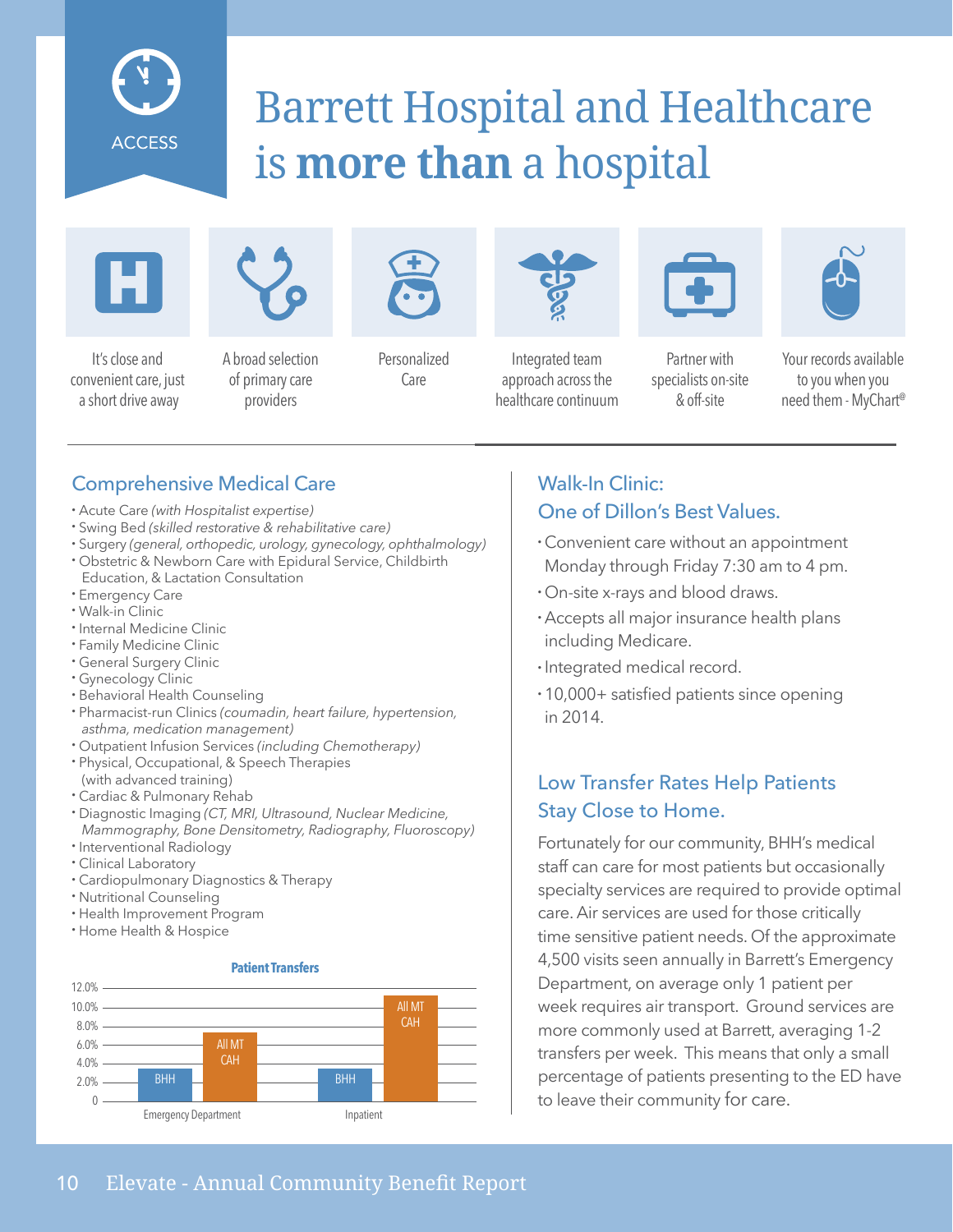## BHH Places **Our Patients** at the **Center** of Everything We Do.



*Our goal is to reduce suffering.* We understand that there are 3 levels of suffering our patients may experience: inherent suffering associated with their medical condition; inherent suffering associated with necessary treatments; and avoidable suffering arising from defects in care and service.

We want to do everything we can to alleviate suffering by responding to inherent needs and to prevent suffering by optimizing care delivery.

#### Patient Surveys Are a Voice We Listen To.

BHH continuously asks for feedback from our patients for two main reasons: 1) we want our patients to have the best experience possible when receiving services and 2) the Centers for Medicare & Medicaid Services (CMS) require it in some instances.

We appreciate all who take the time to complete surveys and provide us with comments.

#### New MRI Helps Reduce Suffering.

When a patient is having pain or is anxious about their health, the last thing we want is to add to their suffering. Our new MRI facility now has its own suite within the hospital, eliminating the need to take patients out in the elements to a parked MRI trailer. In addition, the new state of the art equipment is shorter and wider, causing less feelings of claustrophobia.

#### Patient Financial Experience Committee Focuses on Patient Education.

Insurance deductibles, co-pays, co-insurance, and pre-authorization requirements are daunting to a well person, let alone someone who is experiencing health issues. Our dedicated financial staff help patients navigate this maze and work with insurance companies to make sure patients receive the benefits they are entitled to. Every effort is made to inform patients about what they can expect financially for those planned "big ticket" items. Our staff work tirelessly to ensure bills are accurate and complete. The result: an amazing 95% of the 82,000 claims submitted last year went without a hitch – and 80% of denied claims were pursued and successfully appealed on behalf of our patients.



#### **Last Year's Patient Survey Results: BHH gets an A** Thank you to our Patient & Family Advisory Council for their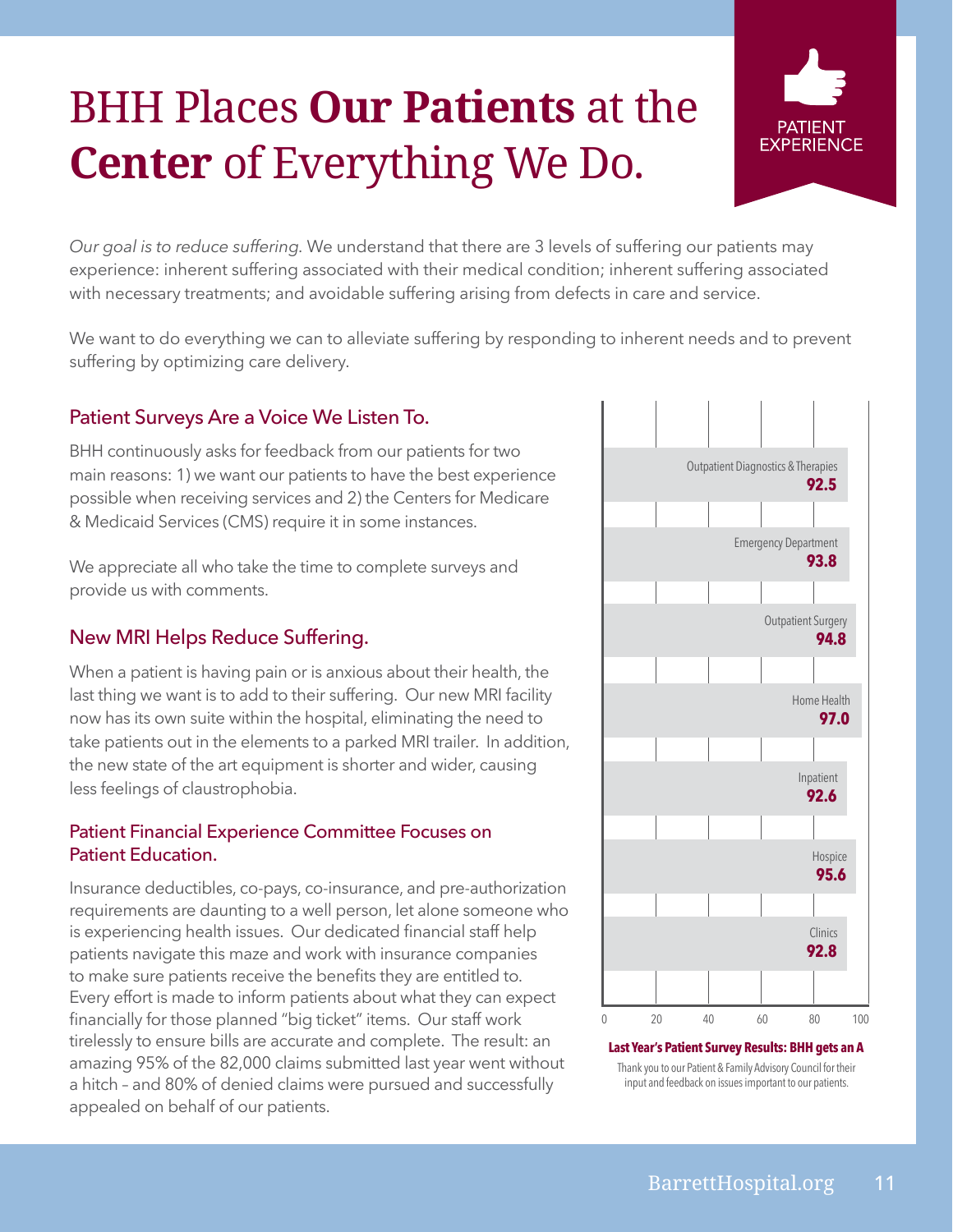

### **MYTH:** BHH Is More Expensive Than Other Facilities.

The Montana Hospital Association and COMPdata Informatics is our mythbuster on this one. We are not the cheapest provider for all services but we are very competitive. When setting our charges, our managers and fiscal staff go through a rigorous process of comparing our prices on a regional and national level. Our goal is to cover our costs and make a small profit to re-invest back into our staff, our equipment, and our facilities – to sustain access to safe, quality, and personalized healthcare for our community.

| 3 Examples of How BHH Compares To Other Hospitals' Prices |                                                      |                                                                                    |
|-----------------------------------------------------------|------------------------------------------------------|------------------------------------------------------------------------------------|
| PROCEDURE                                                 | <b>BHH AVERAGE CHARGES</b><br>(without surgeon fees) | AVERAGE CHARGE FOR OTHER HOSPITALS<br>IN WESTERN MONTANA<br>(without surgeon fees) |
| <b>Cataract Surgery</b>                                   | \$4,830                                              | \$5,530                                                                            |
| Diagnostic Colonoscopy                                    | \$2,313                                              | \$2,210                                                                            |
| Knee Arthroscopy                                          | \$9,276                                              | \$13,486                                                                           |

#### Uncompensated Care

(Charity, Bad Debt, & Contractuals)



#### Financial Assistance Policy

Our patient financial services staff is available to assist our patients to interpret bills and make the payment arrangements that fit any budget. We offer a prompt pay discount for balances paid in full within 30 days and convenient payment arrangements with our managed payment partner for longer term payments. We have an extensive financial assistance program that includes helping patients find payment programs that they qualify for as well as partial or full debt forgiveness. Bad debt ("collections") is always our last resort, after all other options have been explored.

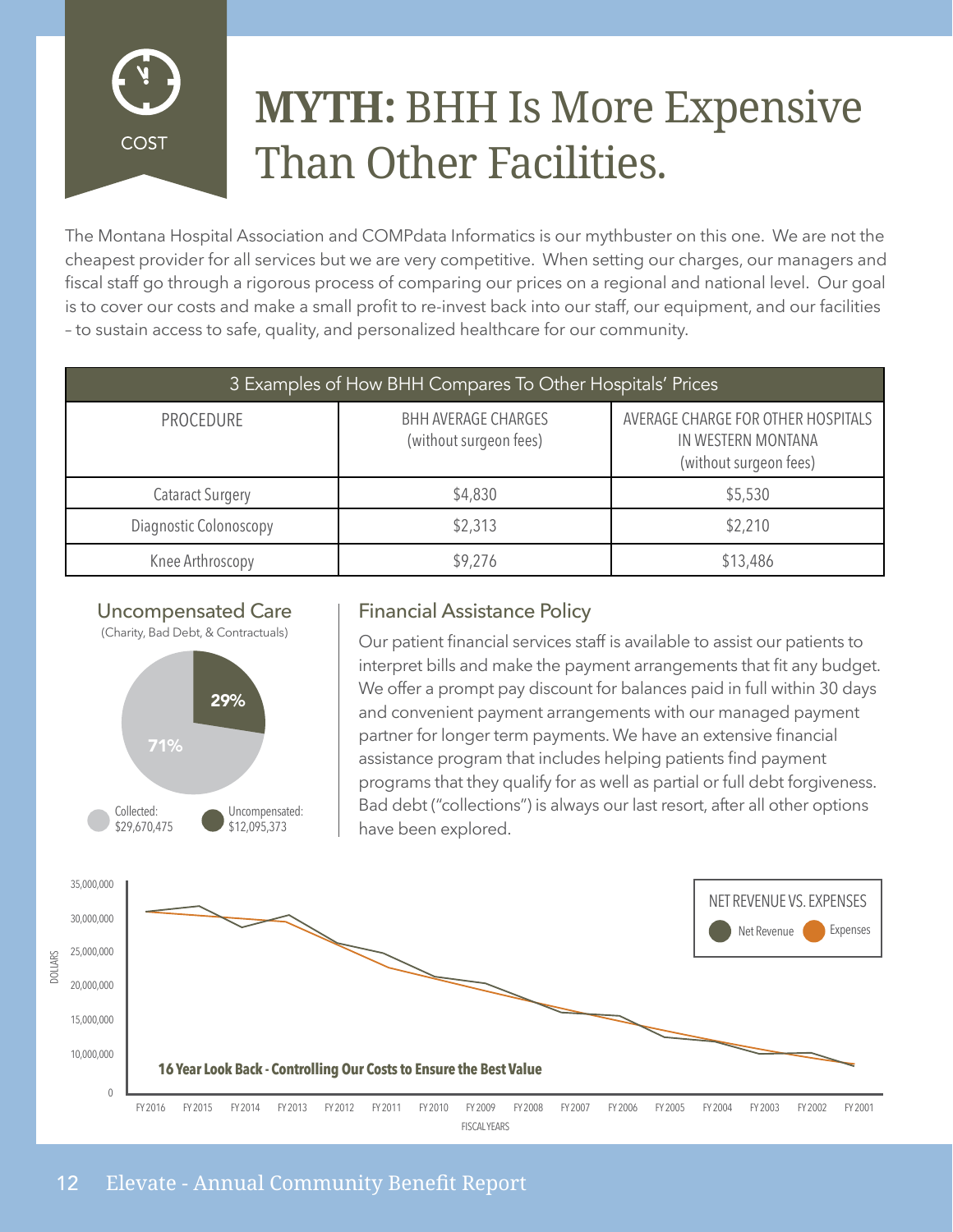## Barrett Hospital and Healthcare is a **community partner**

#### Hospital Professionals Volunteer to Provide Free Comprehensive Sports Physicals to Student Athletes – Money Donated to BCHS Booster Club

Family Medicine providers, nurses, medical assistants, physical therapists and other BHH staff volunteered their time and expertise to offer free comprehensive sports physicals to student athletes at Beaverhead County High School. Donations in the amount of \$1140 went directly to the BCHS Booster Club.

#### Investment in the Future: Physician Residents, Medical Students, other Professional Students

Last year, BHH invested in the education and training of physician residents, medical students, and other professional students as a clinical site. Twenty-three physician residents/students and PA students and 14 pharmacy, physical therapy, nursing, laboratory scientists, and diagnostic imaging students benefited from working side by side with our competent caring staff.

#### Community Emergency Preparedness Planning

BHH Leadership is an active participant in Beaverhead County's Local Emergency Planning Committee. The group worked through scenarios over the past year around extended highway closure due to severe winter storm and Clark Canyon dam breach with flooding in order to be prepared to effectively support the community in case of disaster.

#### AHA "Hospitals are Economic Anchors in their Communities" 2017 Report

According to the American Hospital Association, every hospital job in Montana produces 1.9471 additional jobs, which means BHH jobs support more than 400 additional jobs, most of which are local. Similarly, a conservative estimate of the financial impact of the Hospital's expenditures of \$31M is over \$53M in economic activity.

#### Walking Trail Maintained – Site of Annual Relay for Life Event

BHH Maintenance Crews work hard to maintain the 0.7 mile south campus walking trail free and clear for outdoor exercise year round. BHH is also proud to offer our grounds and walking trail as the site of the annual American Cancer Society Relay for Life Event. Along those lines, BHH also facilitates the local cancer support group.

#### Annual Low Cost Lab Screenings

BHH offers free routine lab work to all its employees on an annual basis and greatly reduced prices on the same lab work for all of our community members. Last year 223 employees and 193 community members took advantage of this great service.

#### Community Behavioral Health Initiative Partner

BHH has taken an active role in the Local Advisory Council to increase collaboration across all facets of mental/behavioral health care across our community. Improvements in response to crisis situations have been implemented and communication between Behavioral Health professionals at all levels has significantly improved.

#### Health Improvement Program

The HIP for Life is an incredible value of nutrition, exercise, and behavior modification instruction and support combined with progress measurement of lab tests and other indicators offered for one amazing low price. 80 community members benefited from this program last year and have the lab results, weight loss, discontinued medications, and brighter outlook to show for it!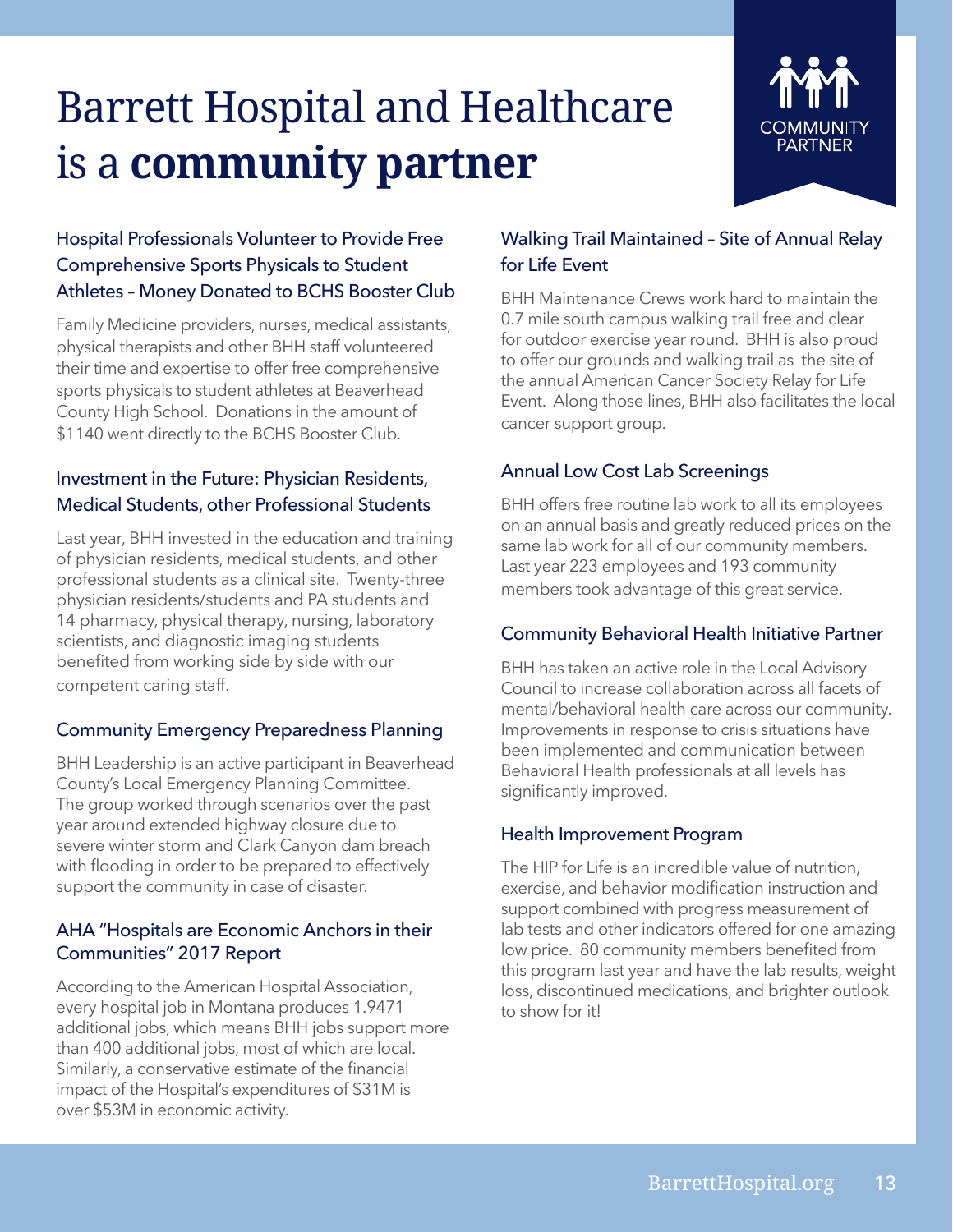

## Introducing **MyChart® Happy Together** Pilot Program

We have exciting news to share. MyChart<sup>®</sup> Happy Together will be rolled out in a pilot to Montana Epic users on September 9, 2017. MyChart<sup>®</sup> Happy Together will allow patients to access data from other organizations through Providence MyChart<sup>®</sup> websites.

 Beginning on August 14, 2017, ALL patients will be required to change their password the next time they sign into  $MyChar^{\circ}$ , even if they already meet the new password requirements. These new requirements will help keep the MyChart<sup>®</sup> website and patient data more secure. Patients can contact the MyChart<sup>®</sup> Help Desk at **1-877-569-7768** for assistance with updating their password.

#### MyChart® Patient Password Requirements

• Minimum password length must be at least eight characters.

• Maximum password length is twenty characters

• MyChart® username and password must be different

• Passwords must require at least one letter and one number

• Maximum number of failed login attempts must be 5 or fewer.



### **Access Your Health Information**

MyChart® gives you free, secure, online access to your health care team and medical information—any time—anywhere.



#### **Communicate with your doctor**

Get answers to your medical questions from the comfort of your own home



#### **Request prescription refills**

• Send a refill request for any of your refillable medications



#### **Access your test results**

• No more waiting for a phone call or letter – view your results and your doctor's comments within days



#### **Manage your appointments**

• Schedule your next appointment, or view details of your past and upcoming appointments

ASK YOUR CARE TEAM TO HELP YOU SIGN UP TODAY! CALL 406-683-3000 OR GO ONLINE TO WWW.BARRETTHOSPITAL.ORG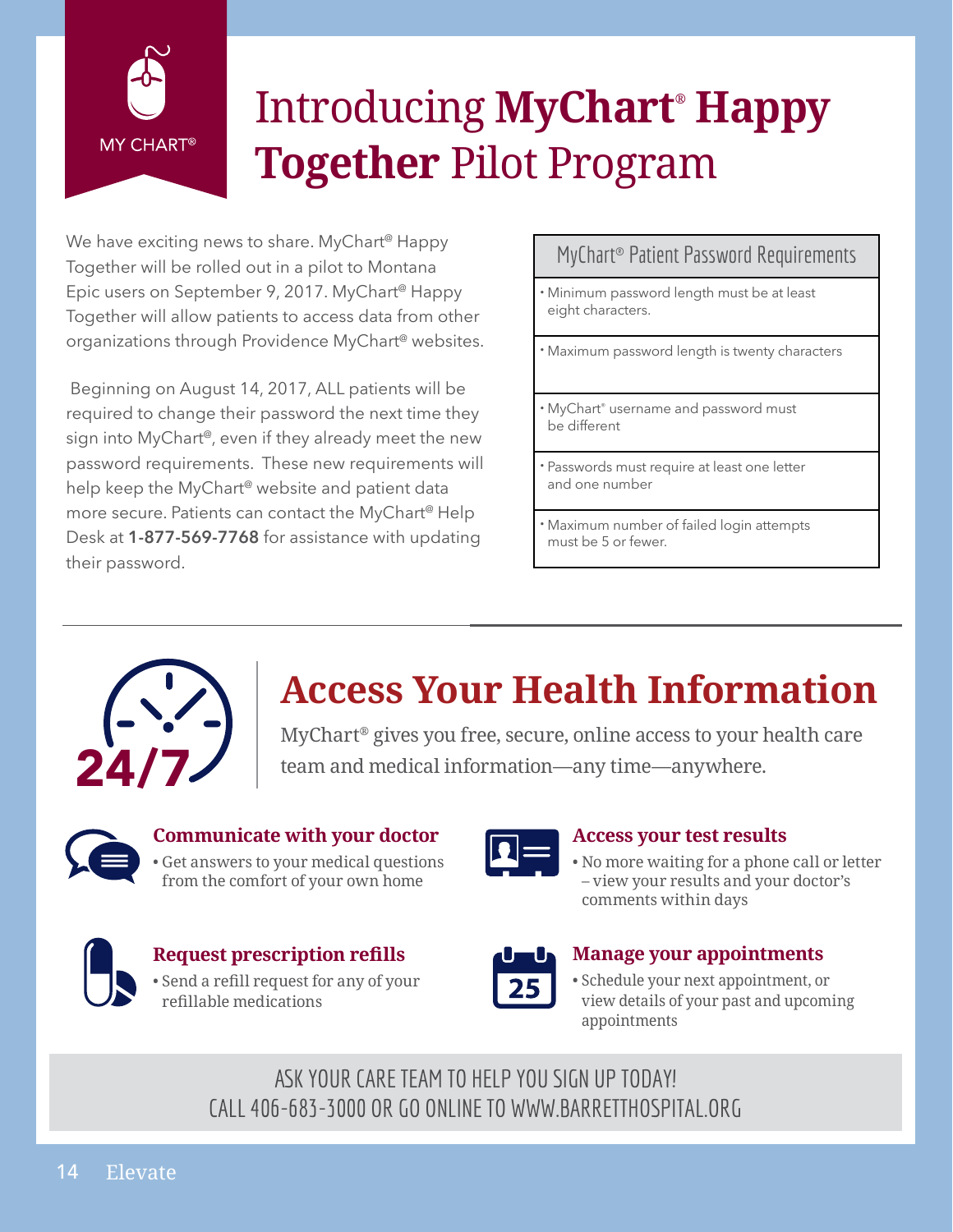## **Community Spotlight**

**Leaf Magnuson**

### Leaf Magnuson promotes the importance of reducing, reusing and recycling

Say the word, "biodegradable" and you'll see Leaf Magnuson's face light up. Her passion for protecting the environment started at a young age. She joined the Costeau Society in high school and her concern for the environment grew from there. Today she is a Team Leader with the Dillon Ranger District Office and avid volunteer.

"When I joined the Forest Service, I became a member of the Green Team," explains Leaf. "That got me involved with Beaverhead Recycling and Earth Day. Even though I work for the Forest Service, my co-workers and I are all part of the community, so we want to do our part to help people reduce their environmental footprint here."

Leaf says she is concerned about what is happening to our planet but is also encouraged by initiatives she has seen in the community.

"Barrett Hospital was the first LEED (Leadership in Energy and Environmental Design) GOLD hospital in the state," says Leaf. "So I connected with them to see if anything they were doing could be incorporated at our Forest Services offices.

It became obvious in talking with their LEED Team that we needed more recycling options in Dillon."

Determined to help fill that need, Leaf got involved with Beaverhead Recycling. As volunteers, she and Beaverhead Recycling members with the help of Garth Haugland, convinced Beaverhead County Solid Waste deparment to take over recycling in Dillon locations, Glen, Dell, the hospital, and Forest Service office.

Leaf is also a volunteer member of the Solid Waste Board and is involved in Dillon's annual Earth Day event. "The biggest thing we do is create awareness," says Leaf. "Then it's up to individuals. Our everyday choices, what we buy and consume, can help drive our local economy toward sustainable products."

Leaf encourages everyone to ask for—and buy bio-based products. "Barrett does it at the River Café," says Leaf. "Los Koritas has bio-based to-go containers, so it's spreading. And we can all do our part."

While Leaf takes her environmental work very seriously, she keeps her sense of humor when standing up for a cause she's passionate about.

"Why save the planet?" says Leaf. "Because it's the only one with chocolate!"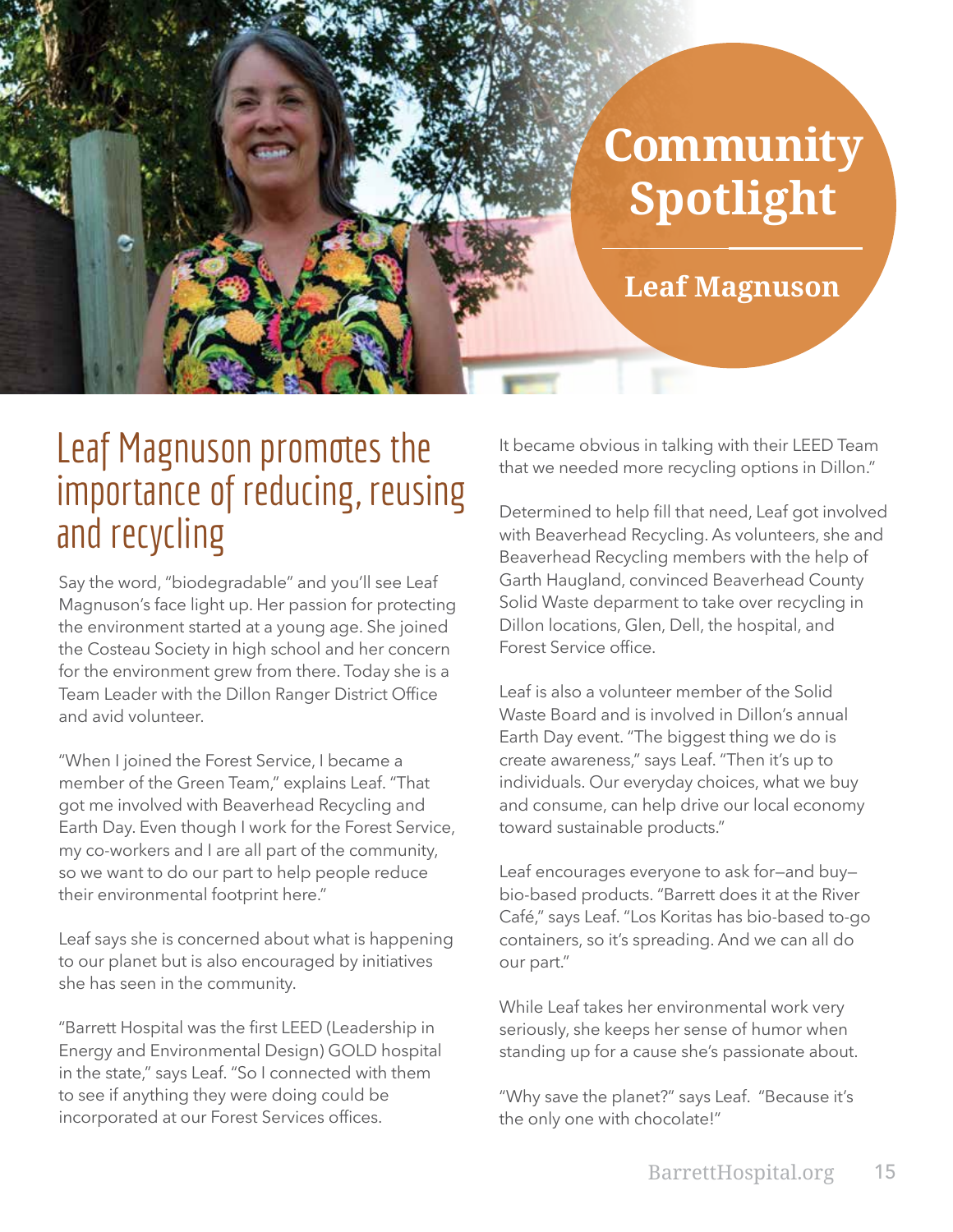*"It's highly rewarding when somebody has a problem and you can say to them, 'We can fix it.'"*

- DR. READAL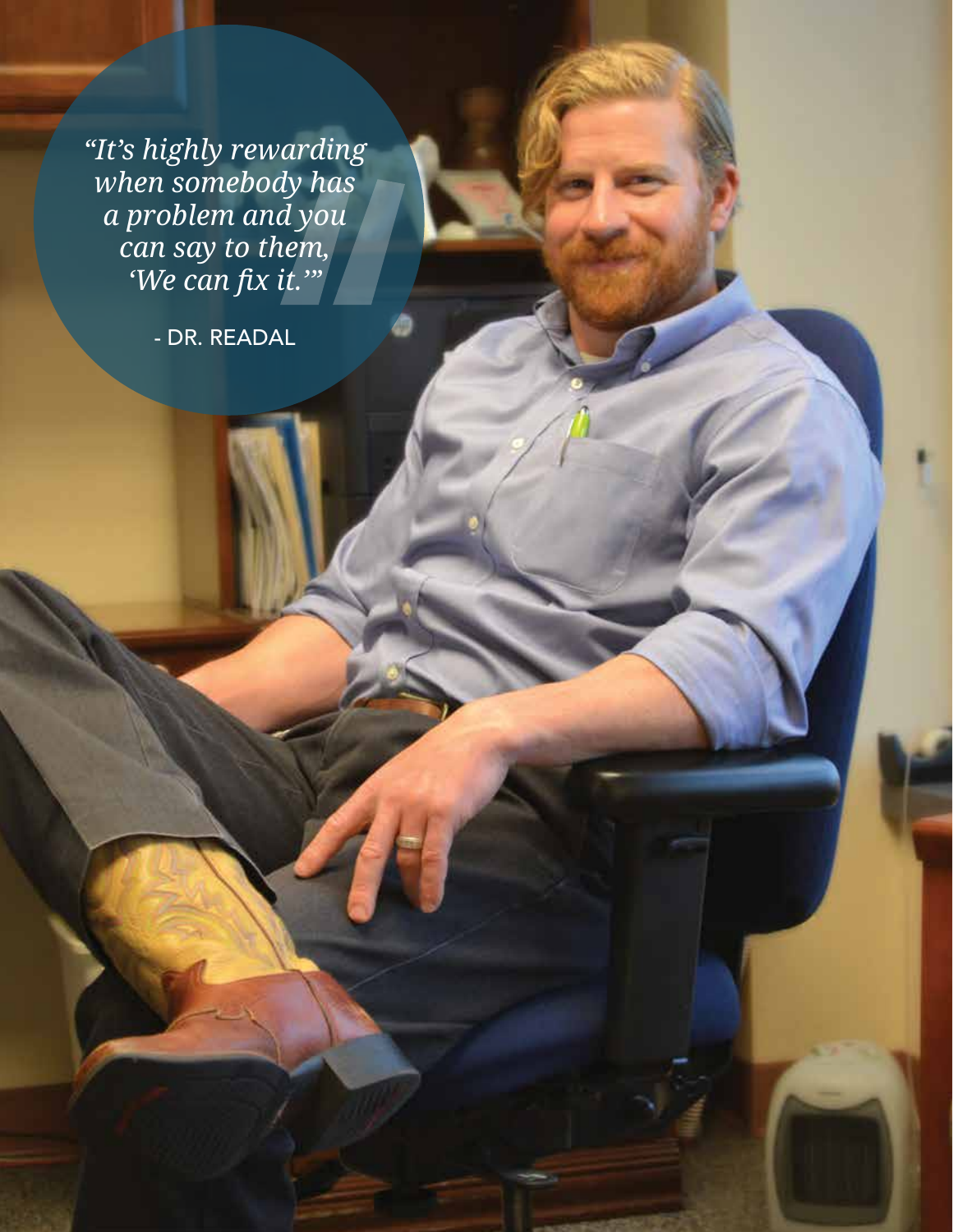# **MEET DR. NATE READAL, UROLOGIST**

### From Johns Hopkins to Barrett, Dr. Readal brings expertise to Dillon area

Medical providers have many reasons for entering a certain specialty. And for Dr. Nate Readal, choosing urology was personal.

Dr. Readal's experience with urology began not as a provider, but a patient. During a year off between college and medical school, he was diagnosed with testicular cancer at age 22. The doctor who diagnosed him was the chief resident who would later become his mentor at Johns Hopkins University School of Medicine.

Readal underwent six months of treatment that included chemotherapy and surgery. Ten years later he remains cancer-free.

"I always knew I wanted to be a surgeon and practice in a community where I could really make a difference," says Dr. Readal. "It's highly rewarding when somebody has a problem and you can say to them, 'We can fix it.'"

While most urologists treat both men and women, few have trained with one of the world's foremost pediatric urologic surgeons, as Readal did during his residency at Johns Hopkins.

"I enjoy pediatrics because I did so much of it during my training," says Dr. Readal. "We did everything from major genital urinary reconstruction to taking care of kids who were born with rare birth defects (1 in 500,000 births)."

Today as a visiting specialist from St. James Healthcare, Dr. Readal treats patients of all ages for a variety of issues, including those related to the kidneys, ureters, bladder, prostate, male reproductive tract, obstructions, voiding dysfunctions and oncologic diseases.

"What I try to stress to people is simply that I'm here for them," says Dr. Readal. "Whether you have a big problem, a small problem or just an annoyance, there's probably a lot we can do to help make it better. So I encourage people to just come into my office so we can talk about it."

Dr. Readal has won a place in the hearts of many patients who are enjoying a better quality of life thanks to his skills. But they aren't the only ones who have experienced the softer side of this respected surgeon.

"I have a soft spot for any downtrodden animal that comes across my path," shares Dr. Readal. "My wife and I used to volunteer to help with pit bull rescues in the Baltimore area. I very much enjoy formalized dog training—rehabilitating and training them, and then finding them a good home. And occasionally, some of them just won our hearts and ended up staying with us."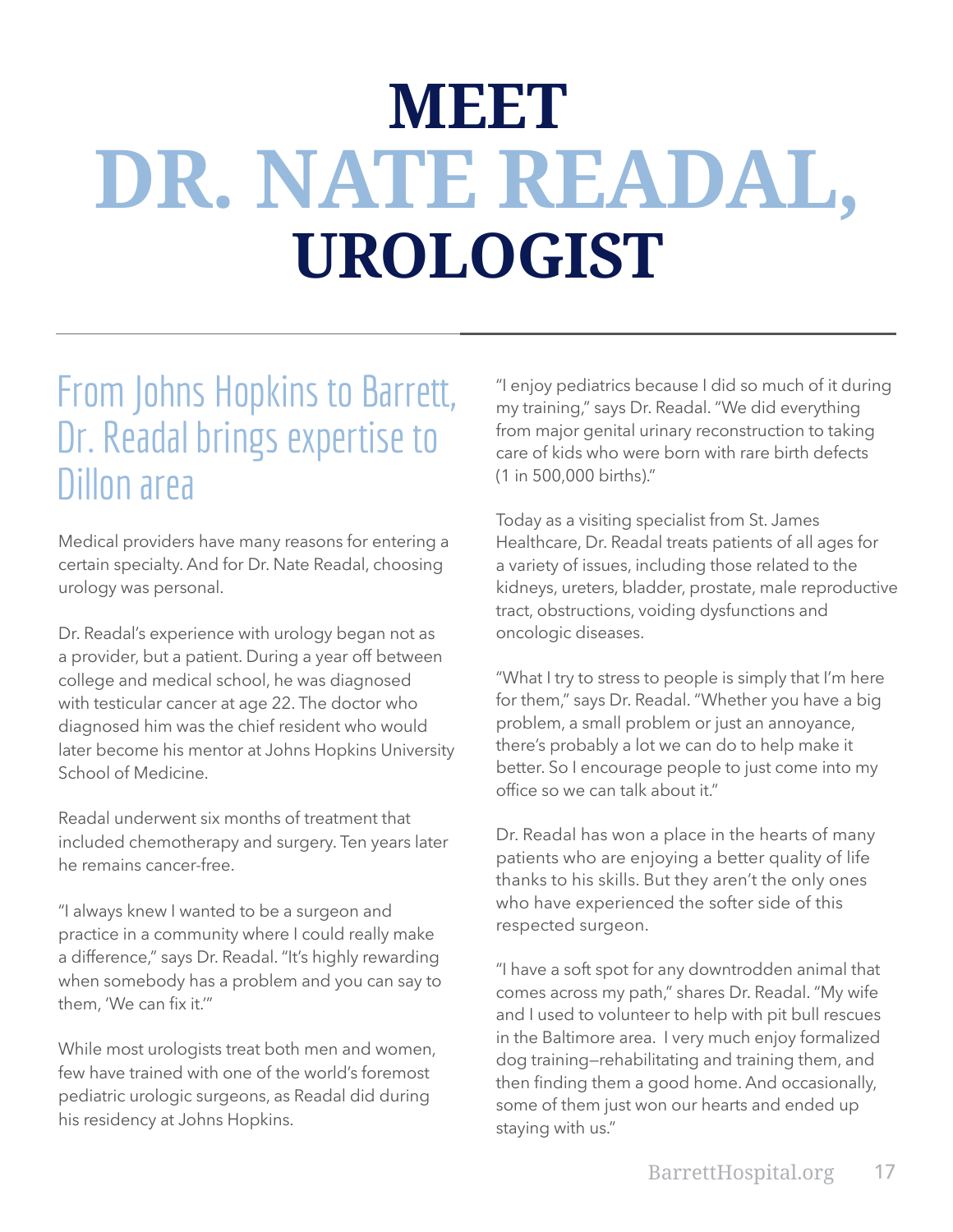

# **"BABY-FRIENDLY"** Benefits Everyone at Barrett Hospital & HealthCare

**Ashley Engesser, RN, IBCLC,** was a woman on a mission. She had heard about the Baby-Friendly Hospital Initiative, developed by the World Health Organization (WHO) and the United Nations Children's Fund (UNICEF) to recognize and support facilities that offer an optimal level of care for infant feeding and mother/baby bonding. Ashley was determined to achieve this designation at Barrett for the moms, babies, and families she and her colleagues served.

"Baby-Friendly recognition was a goal of mine for a few reasons," explains Ashley. "For one, a lot of the things we were already doing, but there were no processes in place to make sure we continued to do them. But mostly, it's because the things required by Baby-Friendly are the things proven to be best for moms and babies. We wanted what was best for the families choosing to have their babies here."

Ashley took up the cause in 2012 and in March of 2017, the hospital was awarded Baby-Friendly status.

"There were a lot of steps to go through," says Ashley. "The hospital was very supportive during this process. Everyone from administration to the nurses on the floor realized how important this initiative was. Our most significant undertakings were initiating skin-to-skin for moms and babies in our operating rooms when babies are born via C-section and implementing a prenatal education program that begins with our physicians and staff in the clinic."

Skin-to-skin is probably the most crucial piece of Baby-Friendly, Ashley says. "For many moms, it's their favorite part. Mom and baby skin-to-skin has been shown to decrease the mom's pain level and help control her nausea. For baby, it regulates blood sugar, breathing, and temperature. They cry less and transition more calmly from womb to world.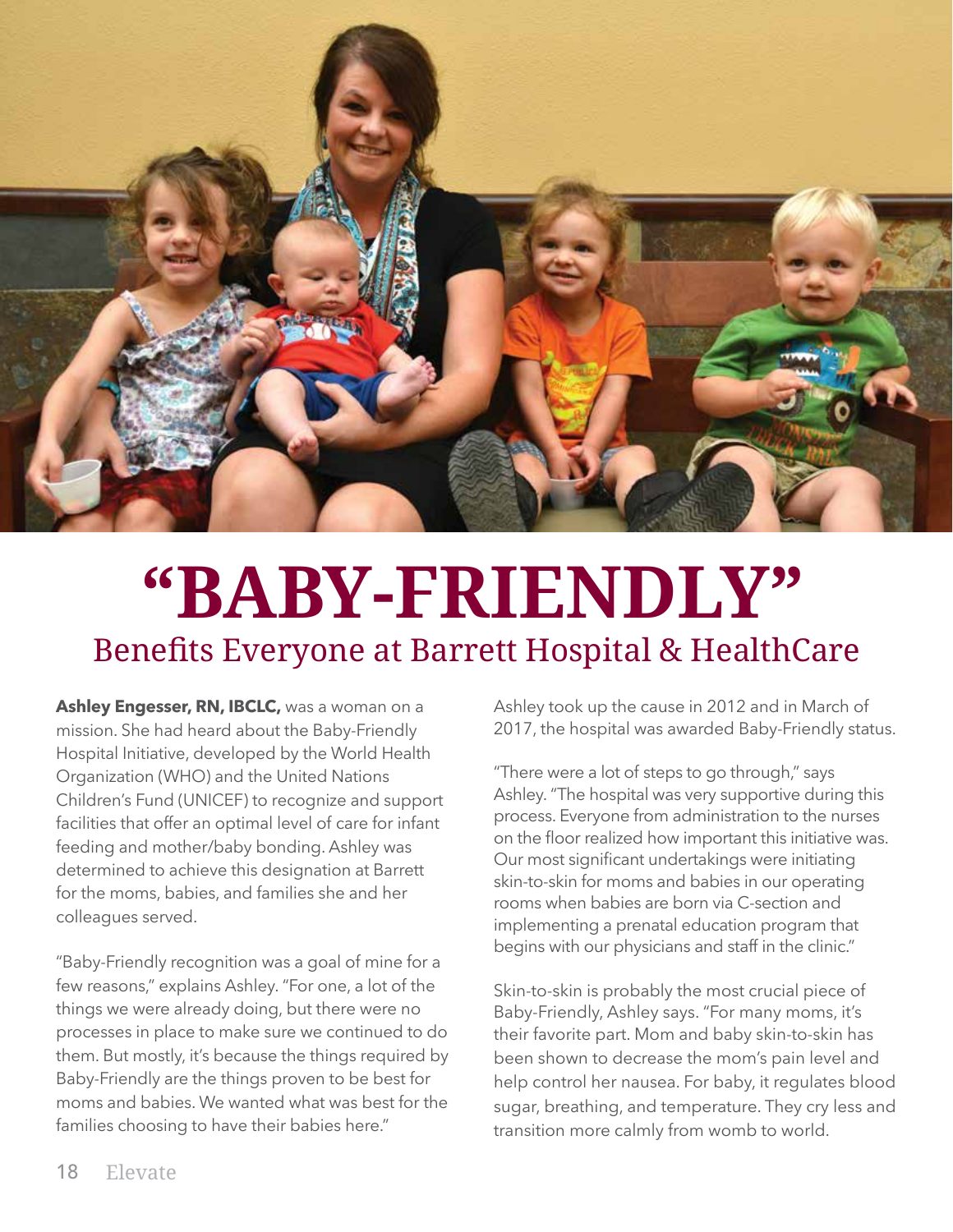The educational aspect of Baby-Friendly was harder to implement, but just as important, reports Ashley. "Time is limited, so it was hard to find a way to introduce a whole curriculum to new parents. We found that the more information we give families prior to the birth, the better. We don't want to flood brand new moms with information. They're dealing with a lot of things—including trying to figure out this whole new person they just met!"

Although a primary focus of Baby-Friendly is breastfeeding, Ashley says it's designed to support moms however they choose to feed their babies. "It's been shown to help moms who choose to breastfeed reach their breastfeeding goals and moms who choose to formula feed, feed formula safely. This includes information about sterilizing equipment, mixing formula, and how to pick the right nipple flow for your baby. Our lactation counselors are trained in all of that and more."

For those who might worry that Baby-Friendly comes at the expense of the new mom, Ashley assures this is not the case.

*"Moms are inherently babyfriendly! They get to decide what's best for themselves and their own baby*

#### - ASHLEY ENGESSER

"We are simply here to ensure that we give new moms and their families evidence-based information so they can make informed decisions."

Baby-Friendly, says Ashley, is better for everyone. "Evidence shows that when it's done right, Baby-Friendly is also "momfriendly" and "family-friendly." We are here to make sure we do Baby-Friendly right."



### A Mom's Perspective

**Shelley Thomas** and her husband Patrick welcomed Baby Liam on March 26th. Unaware at the time that Barrett had recently become Baby-Friendly certified, Shelley says they chose Barrett because they were impressed with the meetings they had with their providers.

- **Q:** How would you describe the quality of your care at Barrett Hospital and HealthCare?
- **A:** *Excellent! Our labor nurse barely left my side, and never made me feel rushed or nervous. The other nurses were very respectful and seemed happy to be there. Dr. Tipton was also very caring, and helped lighten the mood when I was feeling like I couldn't go on.*
- **Q:** Did you feel "in control" throughout your labor and delivery? Like you had options?
- **A:** *Very much so. My requests were definitely a priority for the doctor and nurses. We never felt like decisions were forced upon us. We opted out of several things that would be considered "standard procedure" in other hospitals, and the staff were very understanding about it. It was important to me to keep things as natural as possible, and the staff was very accommodating.*
- **Q:** Would you recommend Barrett to friends and family?
- **A:** *Absolutely! I have even recommended them to my family in Idaho. I suggested that they drive here, stay with us, have their baby at Barrett, and then I could drive them back to Idaho. So far they haven't taken me up on it yet, though. :)*